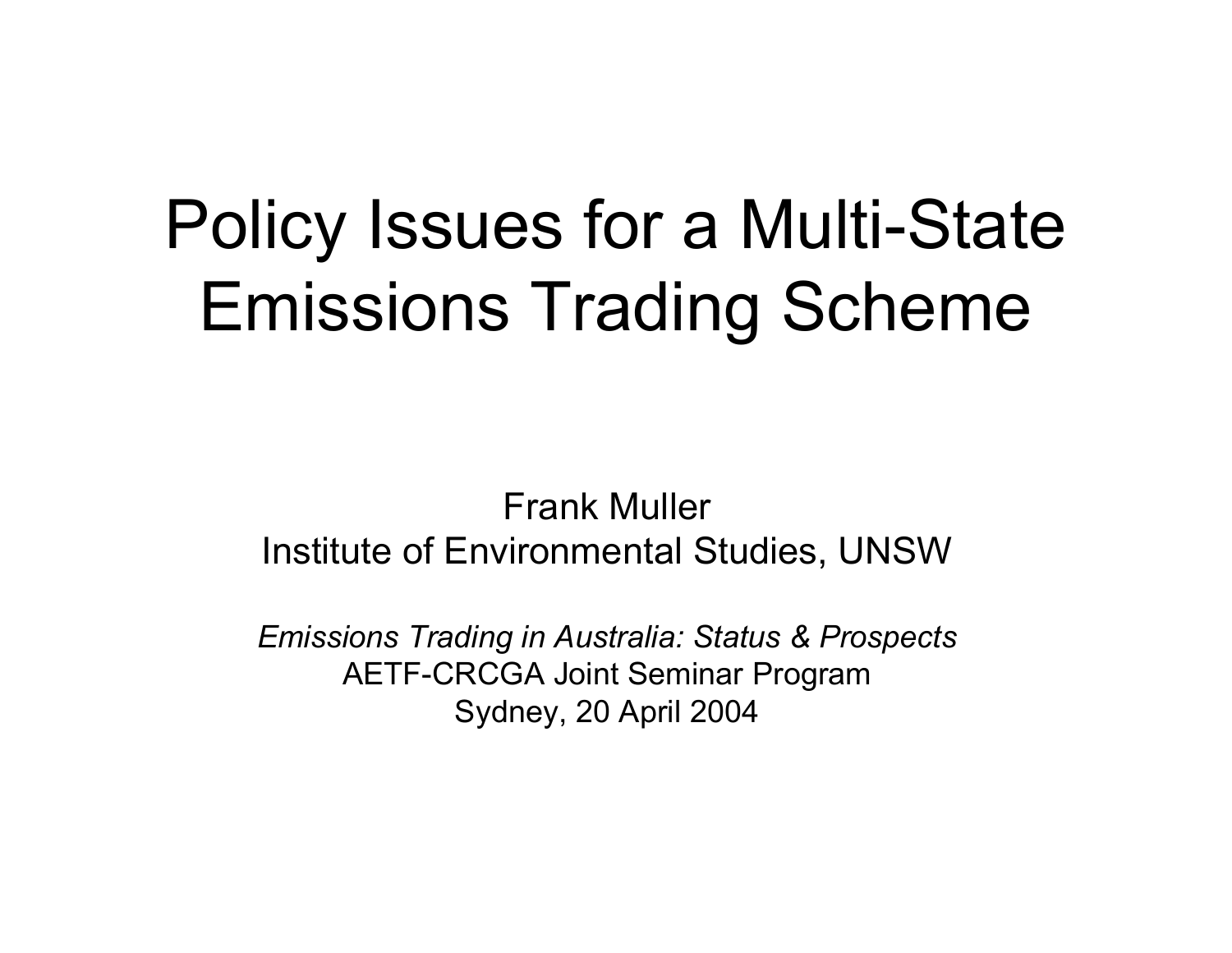## **Outline**

- •Why emissions trading?
- What kind of scheme do we need?
- What can the States do?
- •What issues will they face?
- •• How can they best move forward?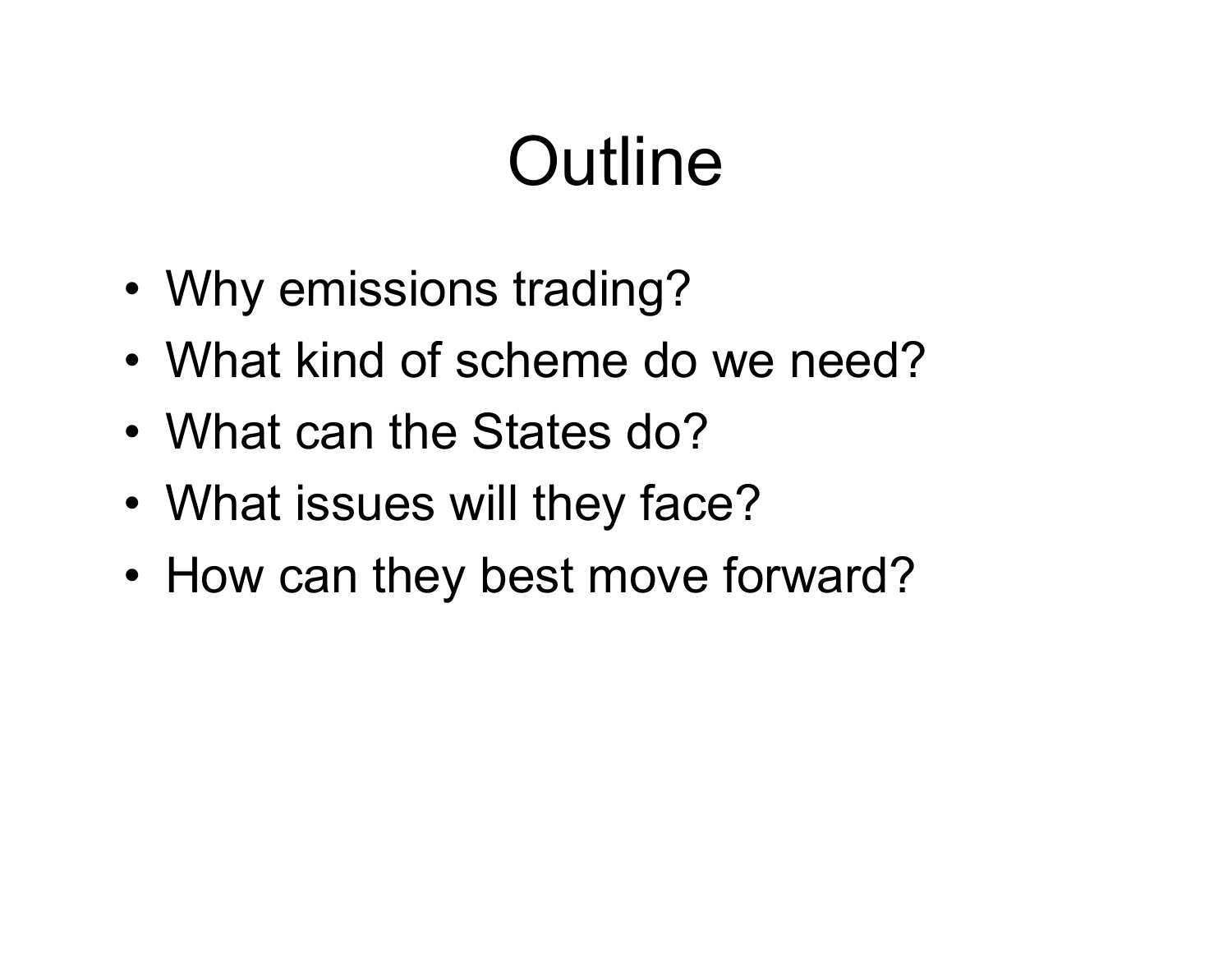# Why emissions trading?

- Establishes clear emission reduction requirement (in covered sectors)
- •Encourages uptake of lowest-cost options
- **Provides a carbon price signal**
- •**Provides flexibility for regulated parties**
- • Facilitates domestic participation in global carbon markets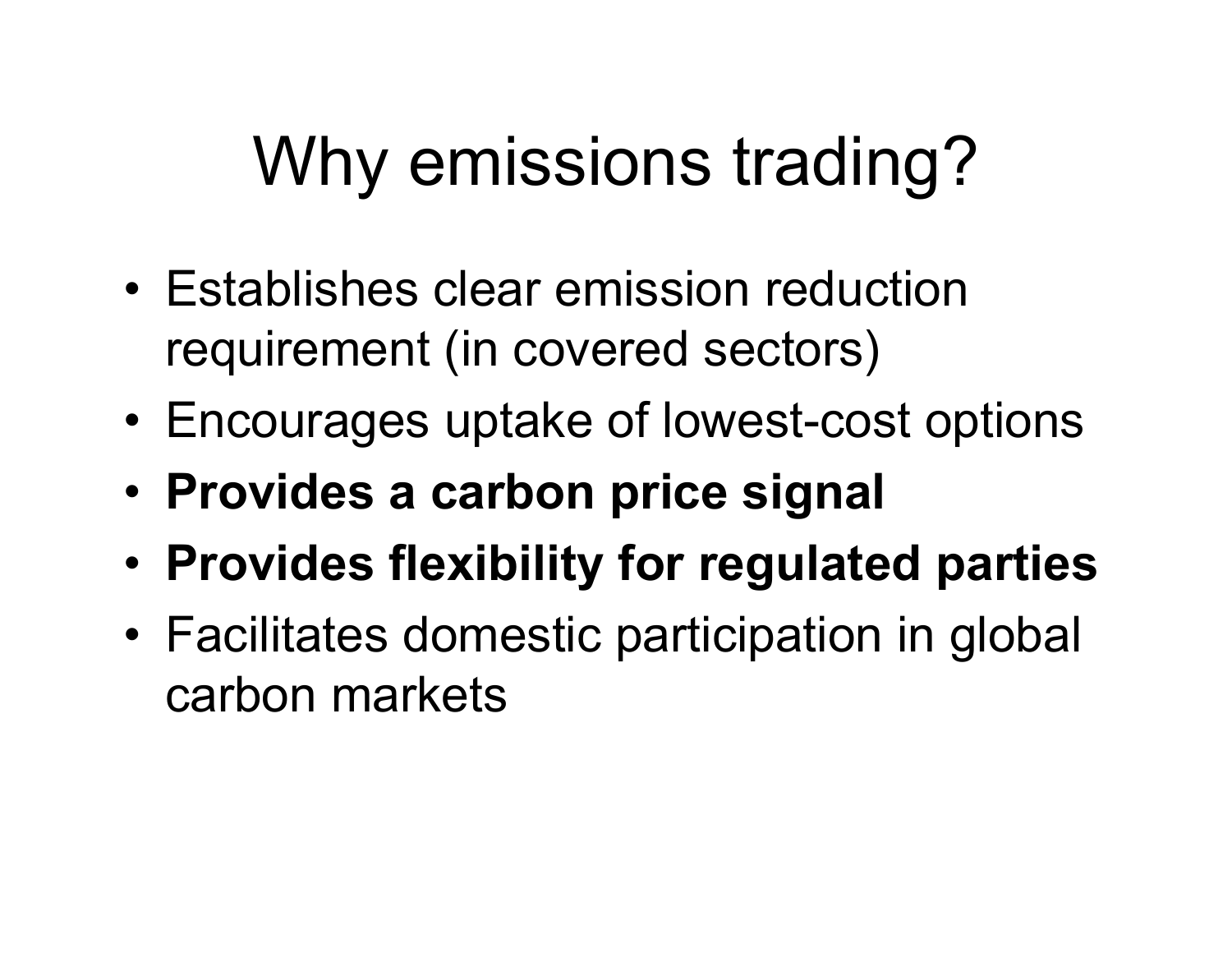### What role for an ETS?

- • **Parer**: A National ETS as a single national greenhouse policy to replace most existing initiatives (including MRET, generator efficiency stds, etc)
- **Int'l Best Practice:** An ETS or similar instrument is necessary, but not sufficient –– complements sectoral measures, institutional reforms, clean technology promotion, etc.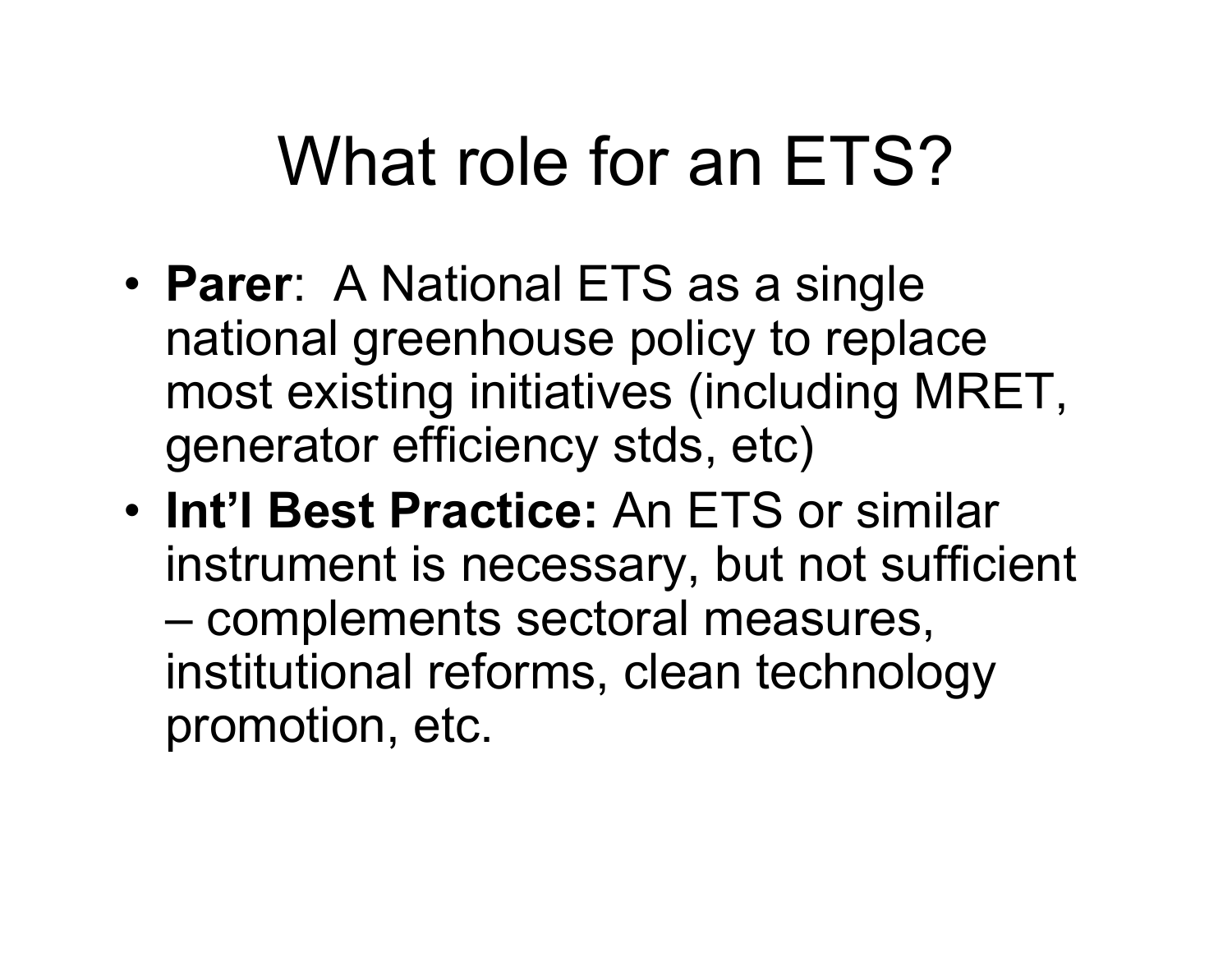# Why is a price signal important?

**Multiple paths to a low-emission economy**

- Cleaner primary energy sources
- •More efficient generation & delivery of kWh
- Enhanced carbon storage in landscapes, etc.
- $\bullet$ More efficient buildings, machines & appliances
- •Lower emission vehicles & transport modes
- •More greenhouse-friendly settlement patterns
- Shift to less carbon intensive materials & production
- Shift final consumption away from carbon intensive goods
- Shift from work & consumption to family, community & leisure time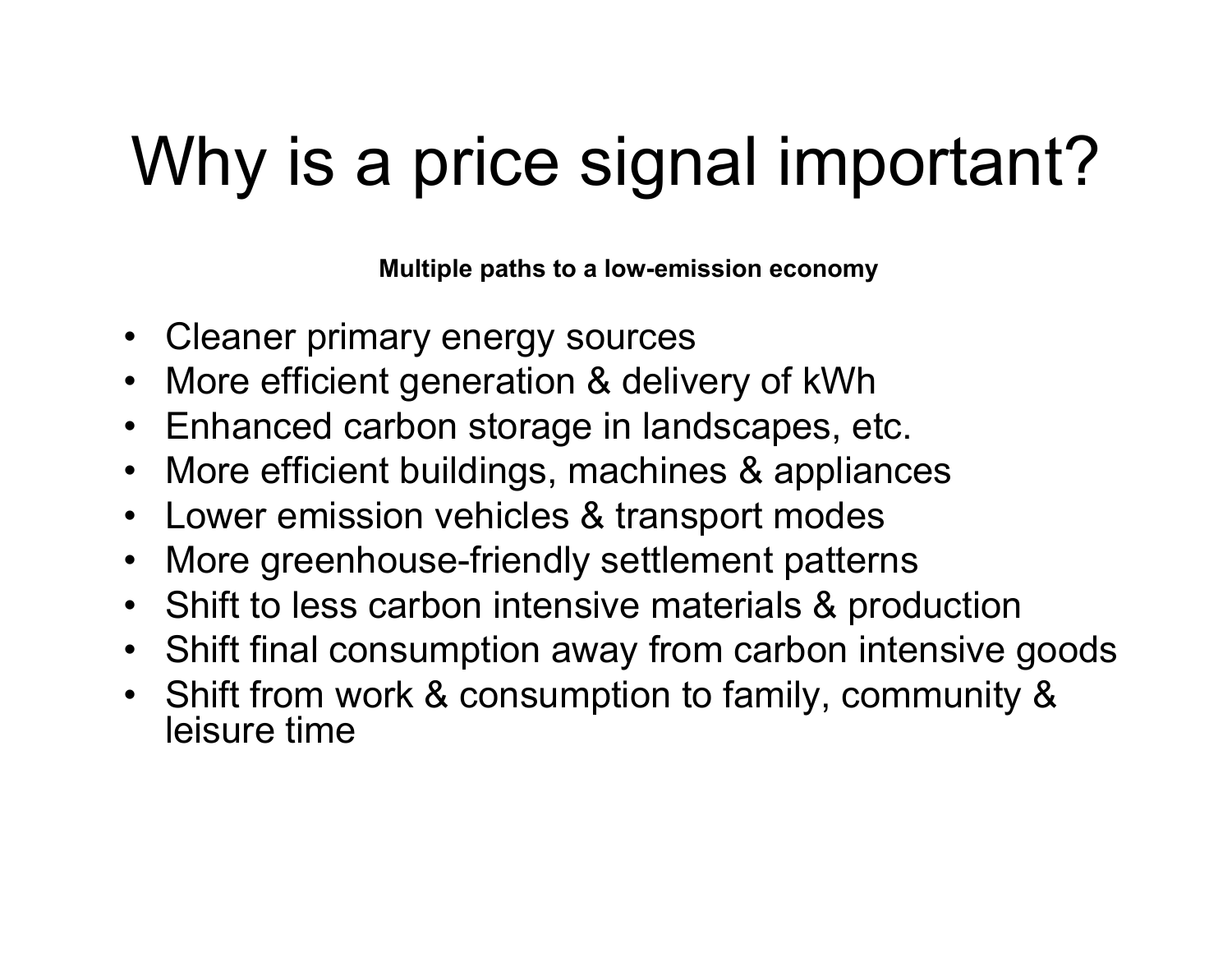### What kind of scheme?

- •Baseline & Credit
	- Expanded NSW Greenhouse Benchmarks
	- Greenhouse Intensity
- •Cap & Trade (with price cap?)
- • Hybrid Tax and Trading (UK, Japan, NZ, EU)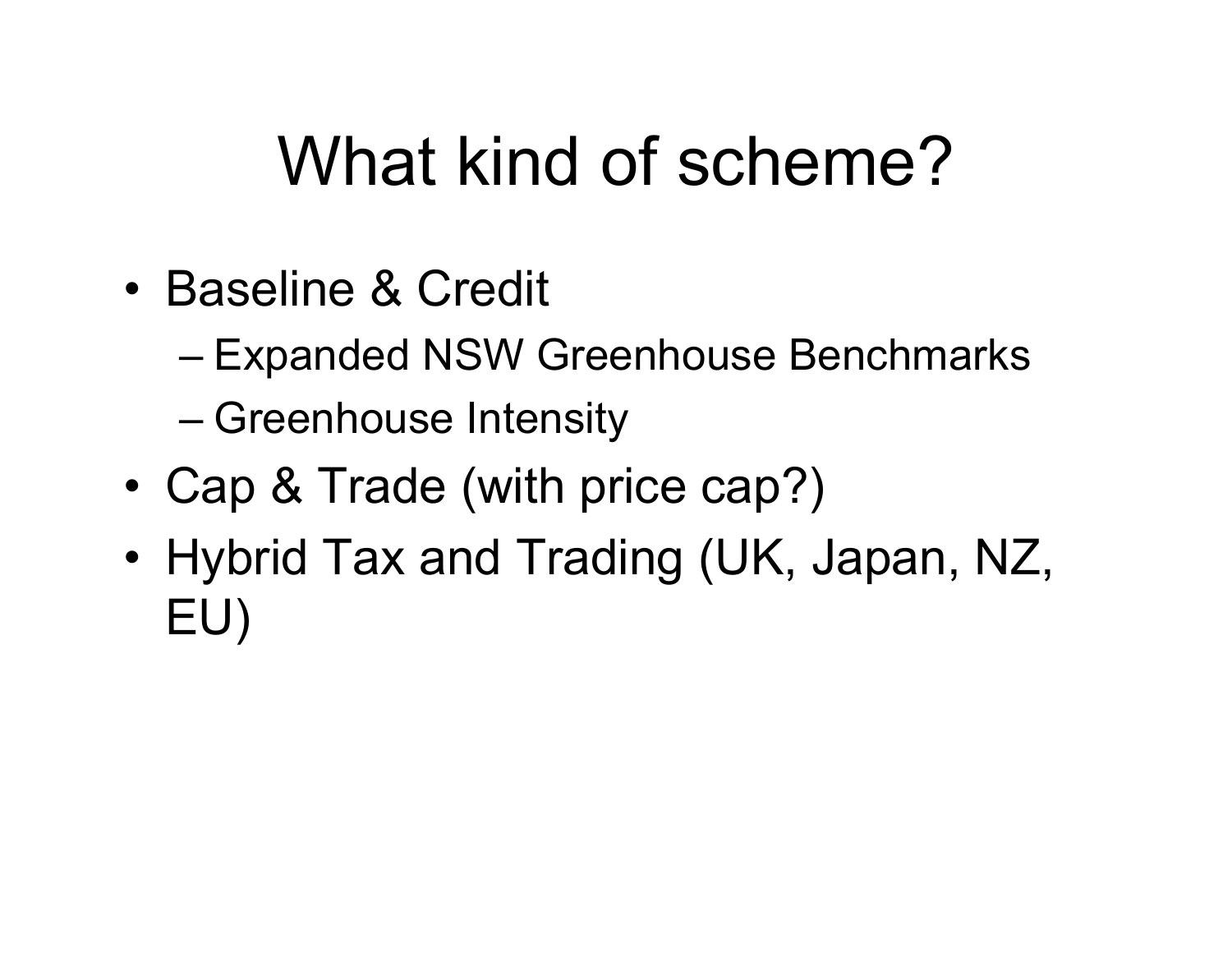# Key ETS Design Issues

- •Type of scheme
- •Target and Timeframe
- •• Sectoral coverage
- •Point of regulation in fuel chain, etc
- •Allocation of rights/permits
- Treatment of economic rents/revenues
- •Treatment of energy-intensive industry
- •• International integration (Kyoto, EU, USA)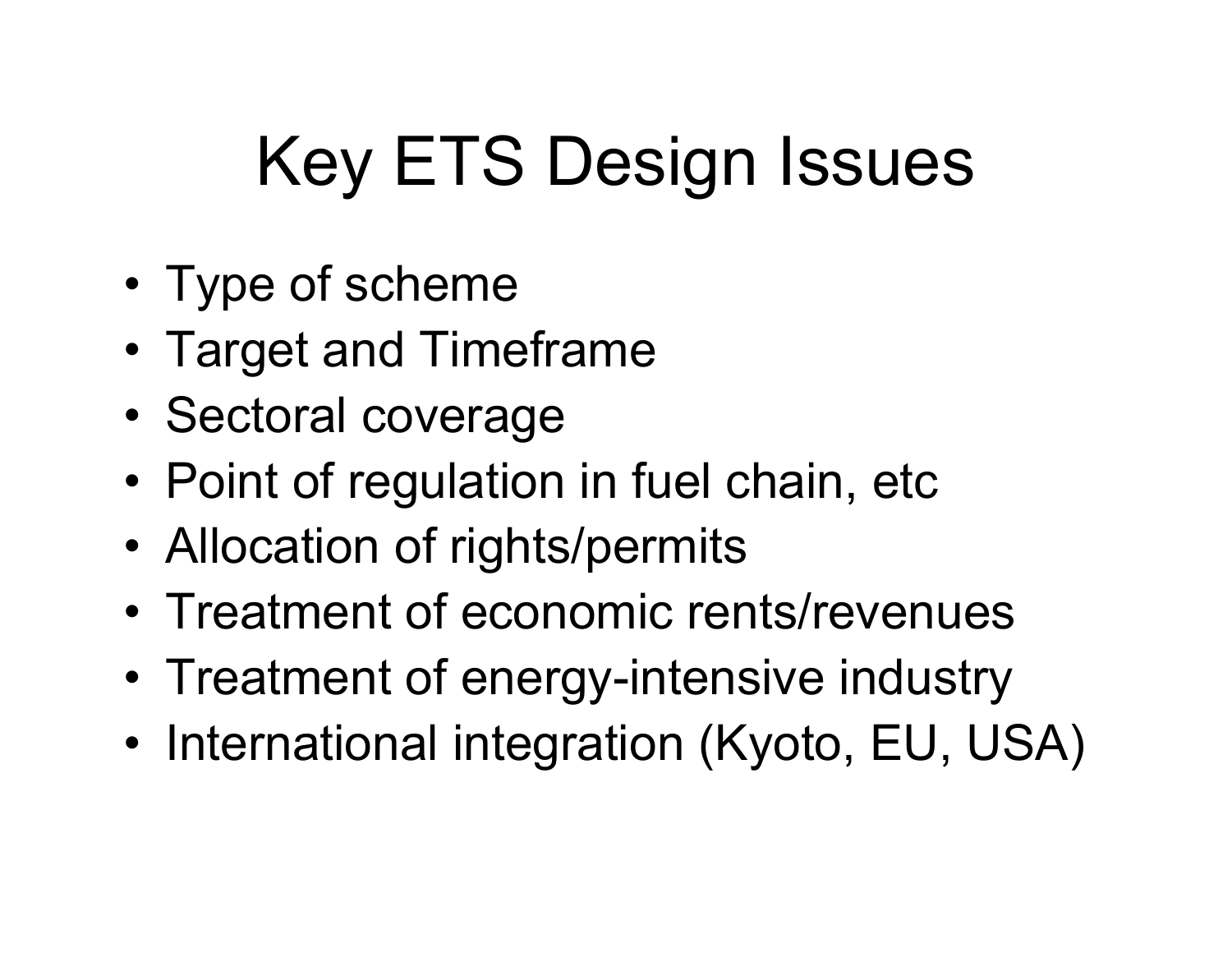## Where should we be heading?

- Cap & trade scheme
- Targets and timetables reflecting int'l commitments & longer term goals
- •Cover all feasible sources & sinks = 65-70% of emissions
- Integrated with int'l schemes (EU, CDM, JI)
- Auctioned permits with revenue recycling
- Permit acquittal at source or upstream
- Narrowly targeted competitiveness offsets not wholesale industry exemptions
- Transparent administration & reporting
- Transaction costs minimised and appropriately allocated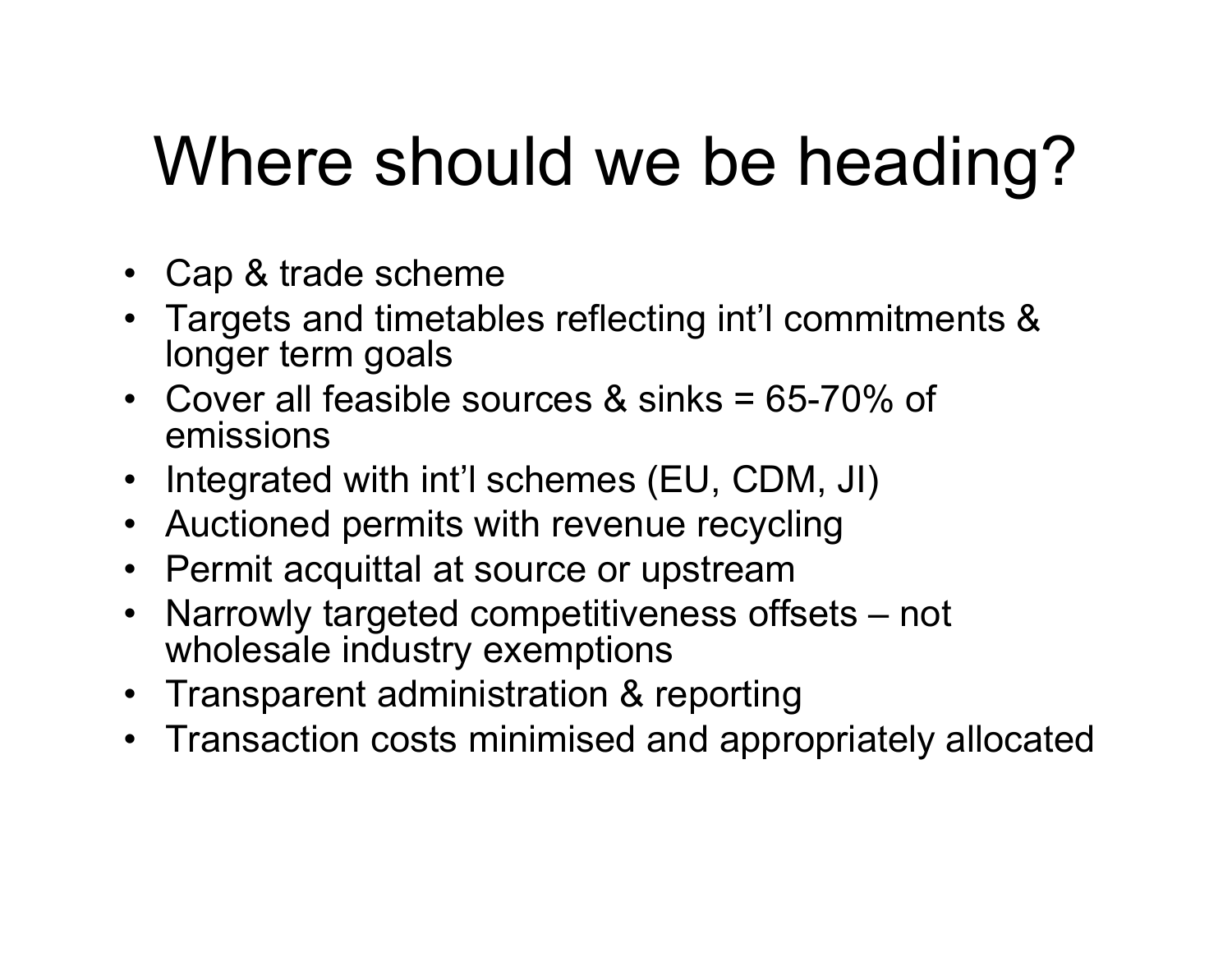### Where do the States start from?

- • Electricity retailer regulation
	- –NSW Gh Gas Benchmark Scheme
	- –Qld 13% Gas Scheme
- •• National Electricity Market
- • Air pollution licensing
	- Vic energy efficiency/Gh requirements
	- –– Load based licensing schemes
- •Environmental planning & assessment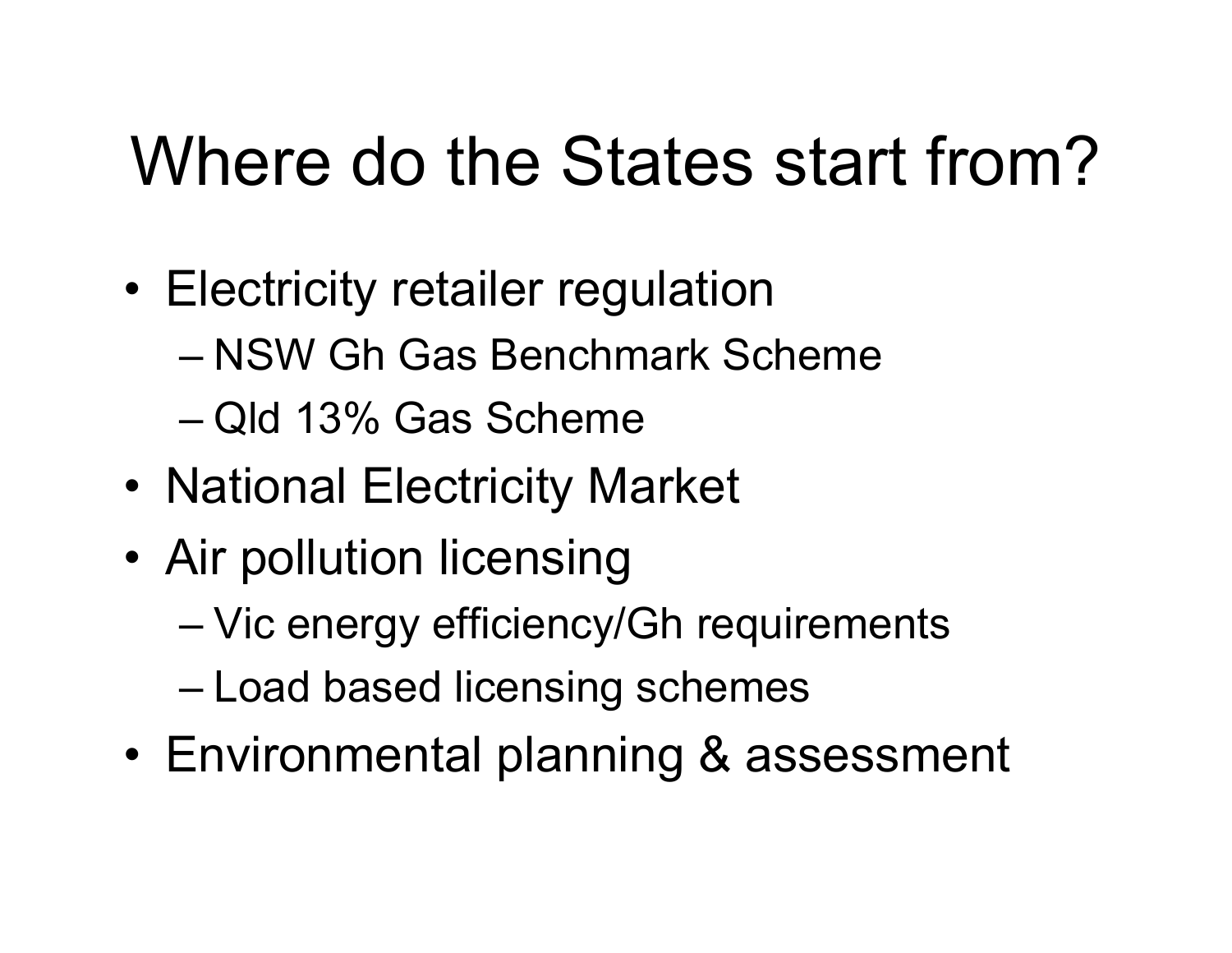#### Limitations of Benchmarks Scheme

- • Designed for single state in national market – only option for NSW
- •Compatibility with overseas markets
- •• Suitability beyond electricity sector
- •• Adequacy of price signal
- •Allocation of rights/permits
- •Treatment of demand side abatement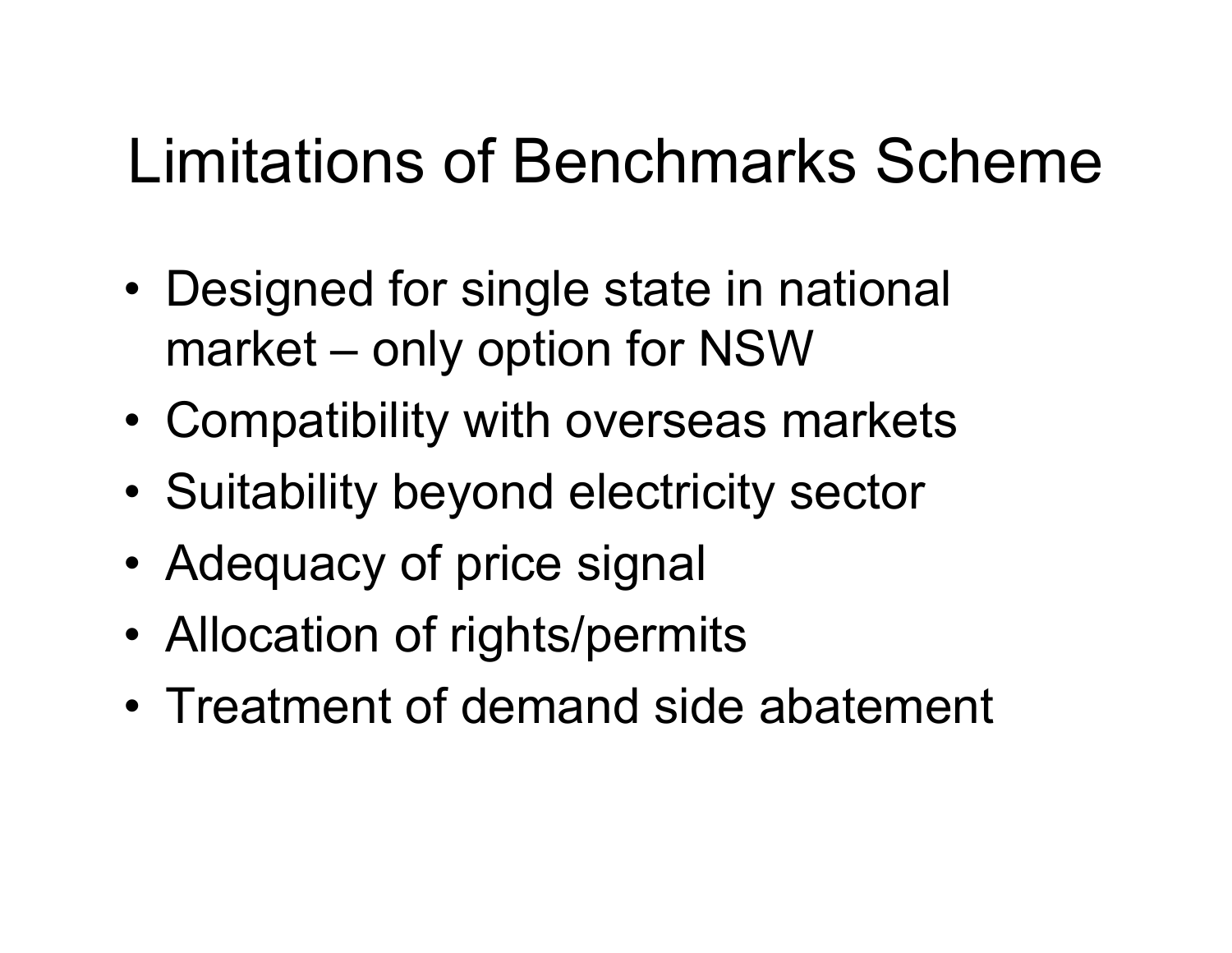#### A multi-state cap & trade scheme?

- • Wide range of coverage options available through LBL: stationary energy, industrial processes, some fugitive & even transport
- •Credits for domestic land use activities?
- • Rules compatible with Kyoto/Marrakesh (and EU?) – *learn to play the game*
- Limited integration possible with overseas schemes (US states?)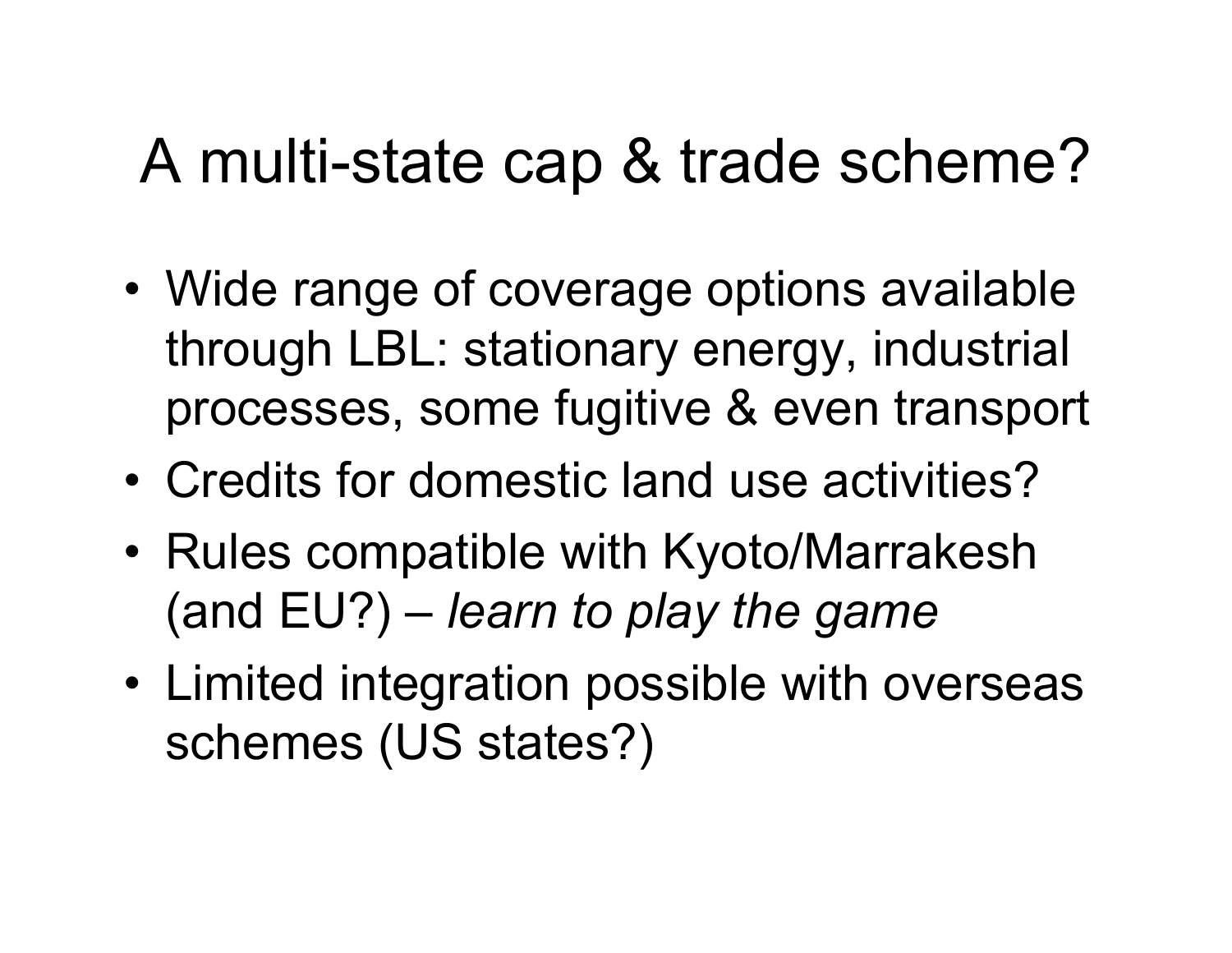### What the States Can't Do

- • Create/allocate AAUs under Kyoto, nor guarantee credit under future national scheme
- •• Integrate with Kyoto markets (exports to EU?, JI, CDM)
- Implement border measures to address competitiveness problems
- Impose an economy-wide carbon charge
- •Withstand a Cwth legal challenge?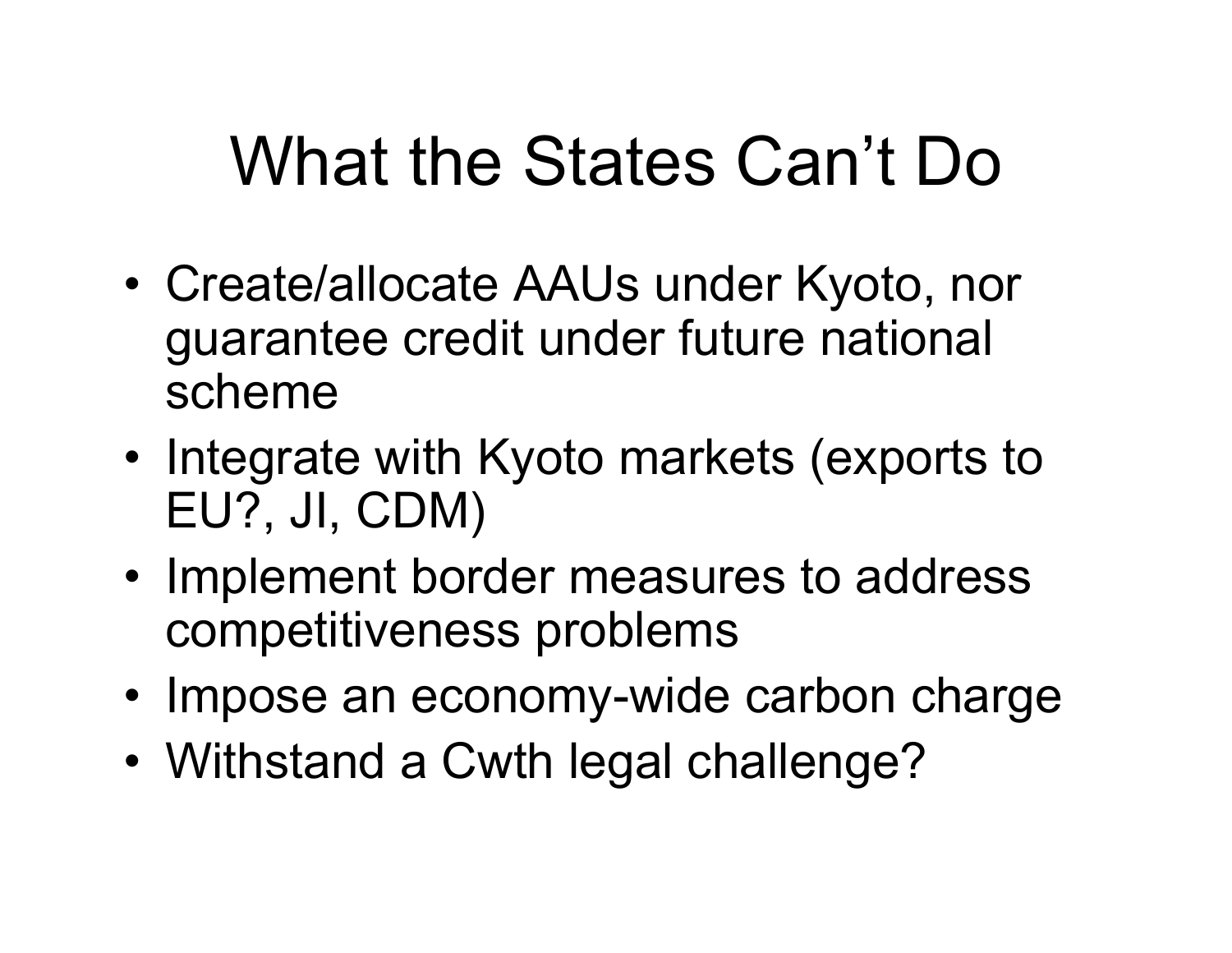#### What would they have to agree on?

- •Target(s), timetable(s), base year, etc.
- •Coverage: electricity?, major industry?
- •• Permit allocation system and/or
- •Auction mechanism and use of revenues
- •• Treatment of energy-intensive industry (and possibly new investment)
- •• Transition from existing schemes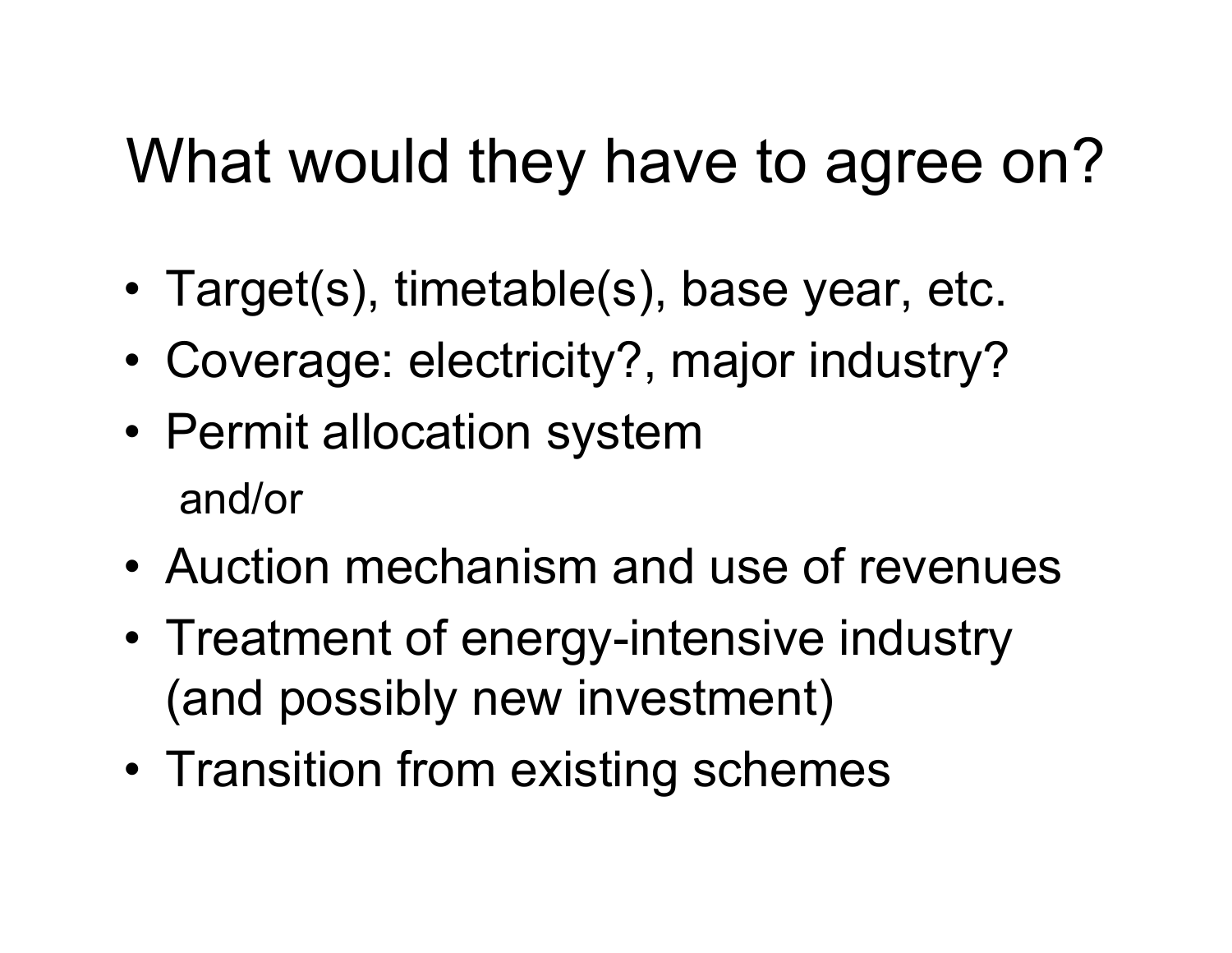## Can they reach a deal?

- Varying emissions profiles
- Brown coal vs black coal vs gas vs hydro
- Govt-owned and private generators
- Implications for aluminium smelters, etc.
- Distribution of sequestration opportunities
- Varying potential for renewables & efficiency investments
- Alternative economic visions
- Different starting points/existing schemes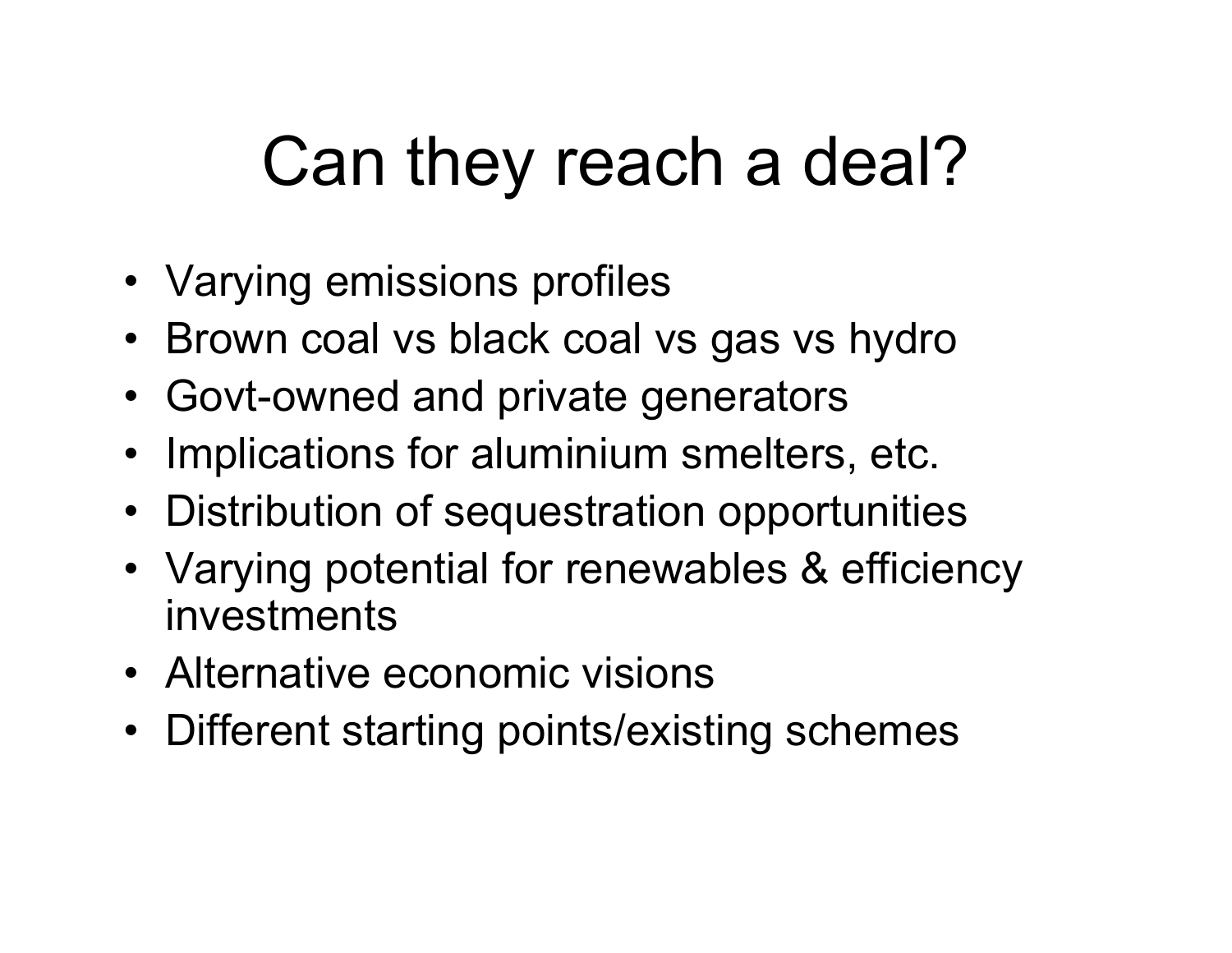### Does it matter if they don't?